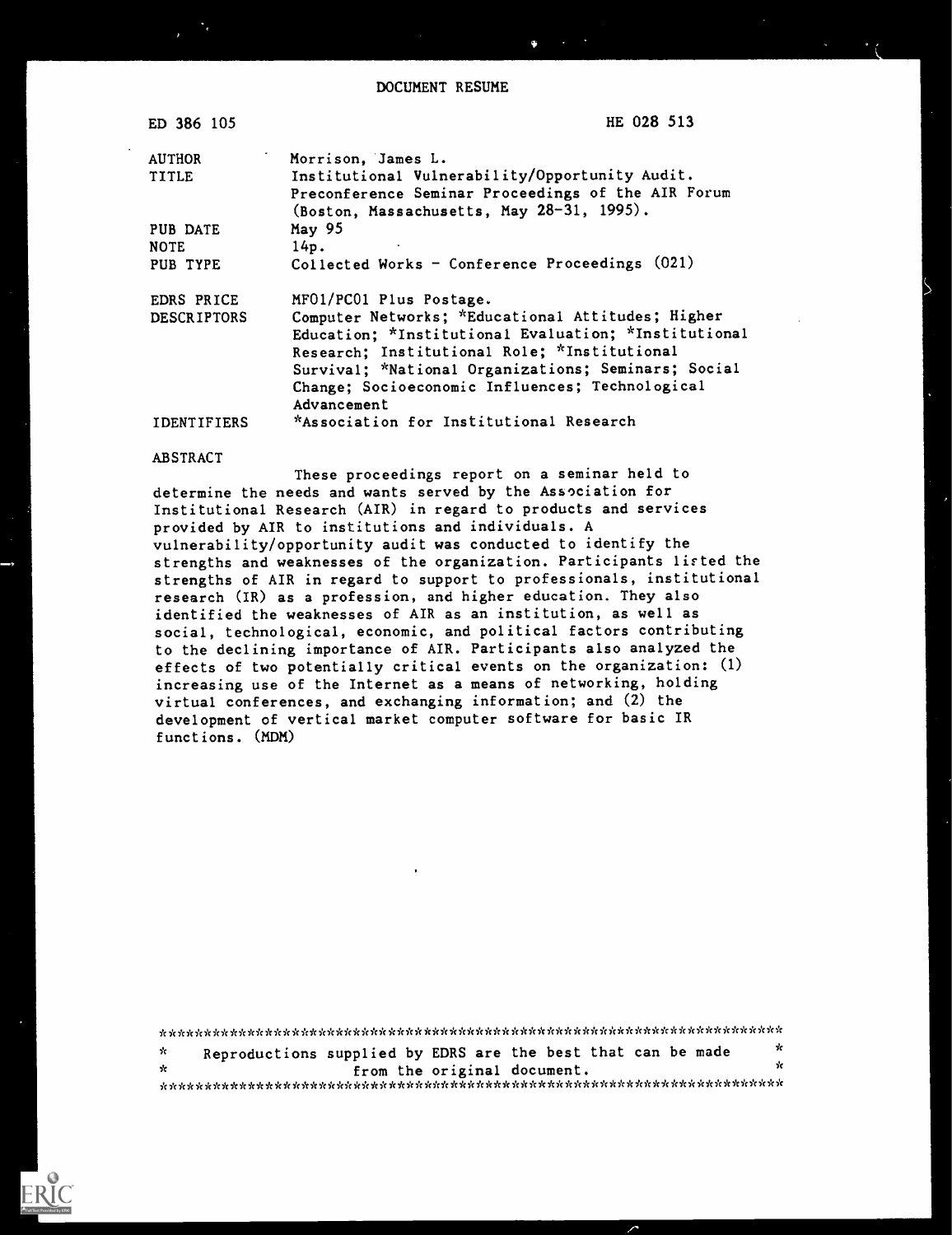# Institutional Vulnerability/Opportunity Audit

Proceedings

Preconference Seminar 1995 AIR Forum May 28-31 Boston

> James L. Morrison CB 3500 Peabody Hall University of North Carolina Chapel Hill, NC 27599 919 966-1354 Fax 919 962-1533 Internet Morrison@unc.edu

> > 4

# BEST COPY AVAILABLE

rkr

erv.

 $8<sup>o</sup>$  $\frac{1}{2}$ 

U.S. DEPARTMENT OF EDUCATION Office of Educational Research and Improvement

EDUCATIONAL RESOURCES INFORMATION CENTER /ERIC)

felihrs document has teen reproduced es recred from the person or orgenizabon t=-"-- 04Icenetrng

□ Minor changes have been made to improve<br>- reproduction quality

Points of view or opinions stated in this docu<br>ment: do: not: necessarily: represent: official<br>OERI pošition or policy

"PERMISSION TO REPRODUCE THIS MATERIAL HAS BEEN GRANTED BY

James L. Morrison

TO THE EDUCATIONAL RESOURCES 2 INFORMATION CENTER (ERIC)"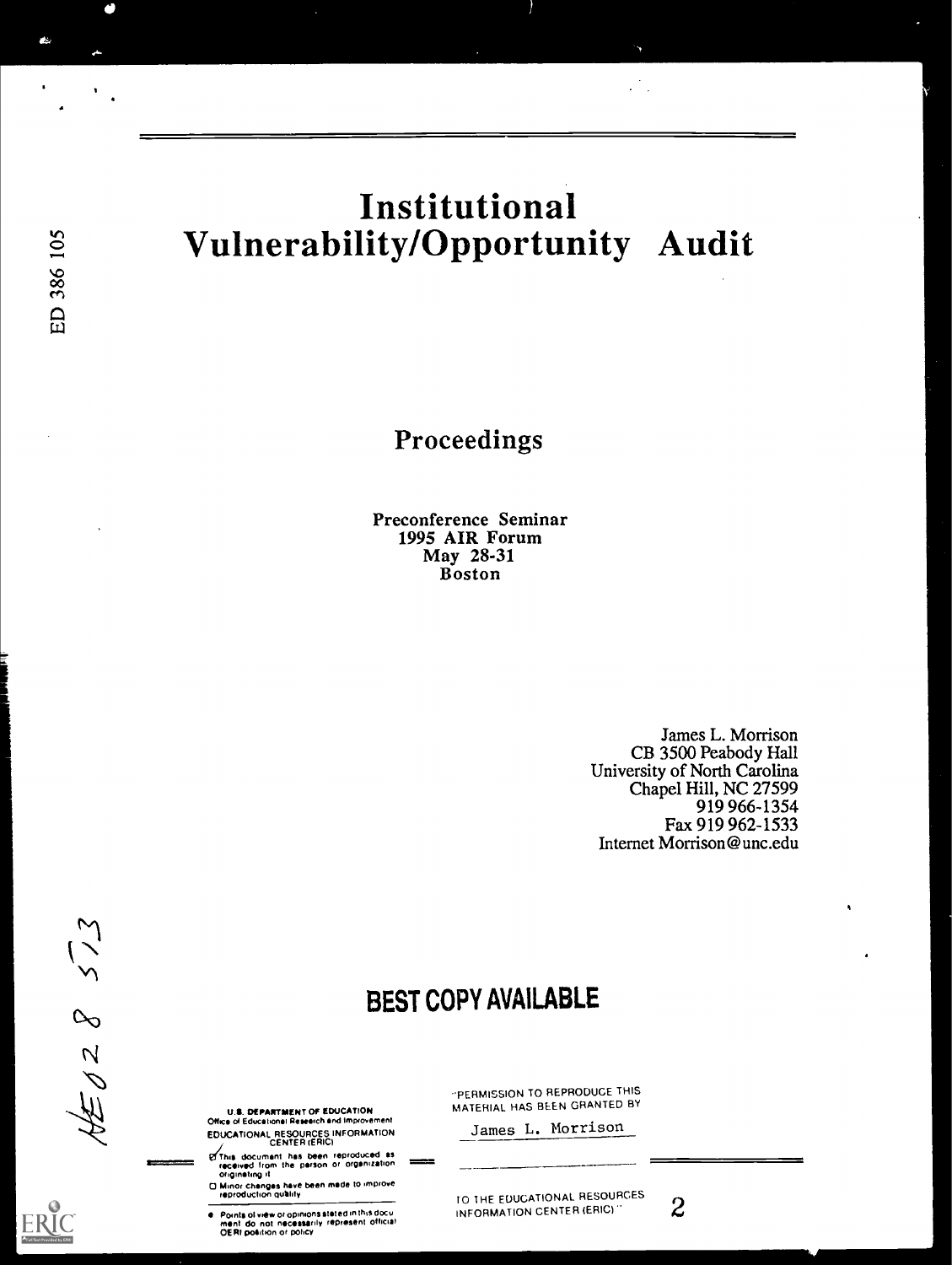The Vulnerability/Opportunity Audit

# Preconference Seminar

# Institutional Vulnerability Audit

# Proceedings

## Abstract

This is a proceedings of the 1995 AIR Preconference Seminar on the Institutional Vulnerability Audit. It consists of a report generated via several exercises described in the seminar handbook—AIR strengths, potential vulnerabilities, an analysis of the probability and impact of two vulnerabilities expressed in the form of event statements, the implications of that analysis for AIR, and recommendations we make to AIR based upon these implications.

Time did not allow us to view the strengths and vulnerabilities of AIR for more than the "needs and wants served" category. To conduct a complete audit of the organization, we would need an additional day. In conducting the analysis of potential events, we discovered it meaningful to view the positive as well as negative impact of events on the organization. Consequently, the title of the proceedings was changed to reflect this innovation.

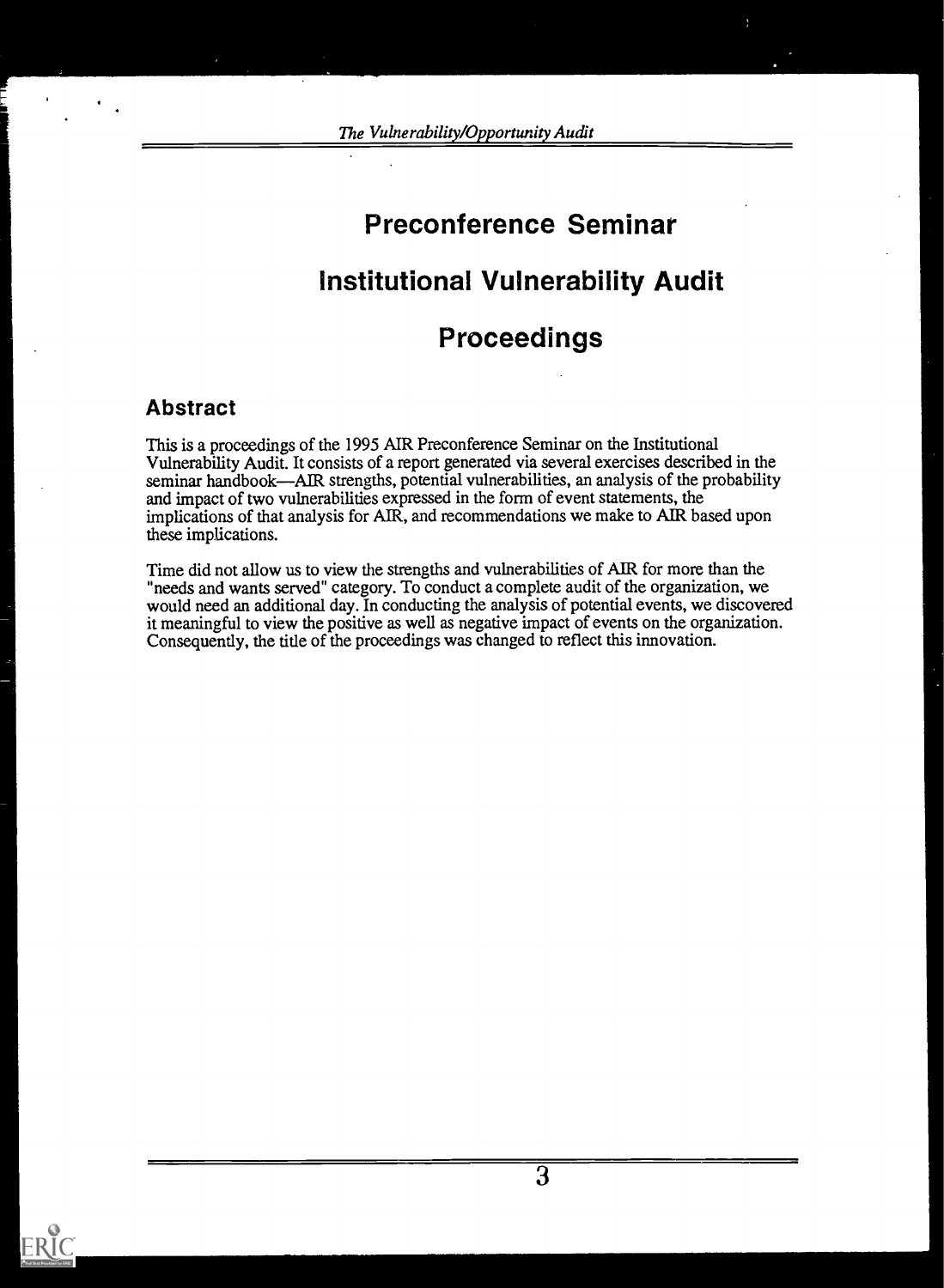# Institutional Vulnerability/Opportunity Audit

Every organization can be hurt by outside forces or conditions over which it has little or no control. Planning as practiced in many colleges and universities today is often deficient because it does not identify a number of potentially threatening forces or conditions. In the past, many of these blind spots were overlooked because the dominant planning goals focused on growth. Threats were viewed primarily in terms of potentially damaging changes in the market. Another planning weakness is the tendency of people to assume continuation of past trends without examining the likelihood of discontinuities affecting the direction of those trends.

The organizational vulnerability/opportunity audit, originally developed as vulnerability analysis by SRI (1977), is a strategic planning tool that surfaces subtle or overlooked threats that may adversely or positively affect the organization's future. The focus is first on those threats that fall outside the normal sphere of organizational actions. However, often a threat can also be an opportunity, an opportunity that may not have surfaced without first focusing on threats and vulnerabilities. Hence the name, vulnerability/opportunity audit.

Vulnerability/opportunity audits are based upon five assumptions: (1) organizations exist because they serve some need; (2) organizations rely on support from the environment in which they are expected to operate; (3) organizations are vulnerable to the changing external environment; (4) some of these vulnerabilities can also be opportunities, and (5) organizations are undergirded by the following: needs and wants served by the organization, resources and assets the organization relies upon, stability of costs relative to competition, the organization's target customer base, technologies, special abilities, corporate identity symbols, barriers to competition, social values important to continuance of the organization, sanctions, perceived integrity of the organization, and the availability of complementary products or services.

The organizational vulnerability/opportunity audit reviews these supports from the perspective of current strengths. The supports are turned into questions: What needs and wants does the organization meet? What resources does it rely on?



4

ERIC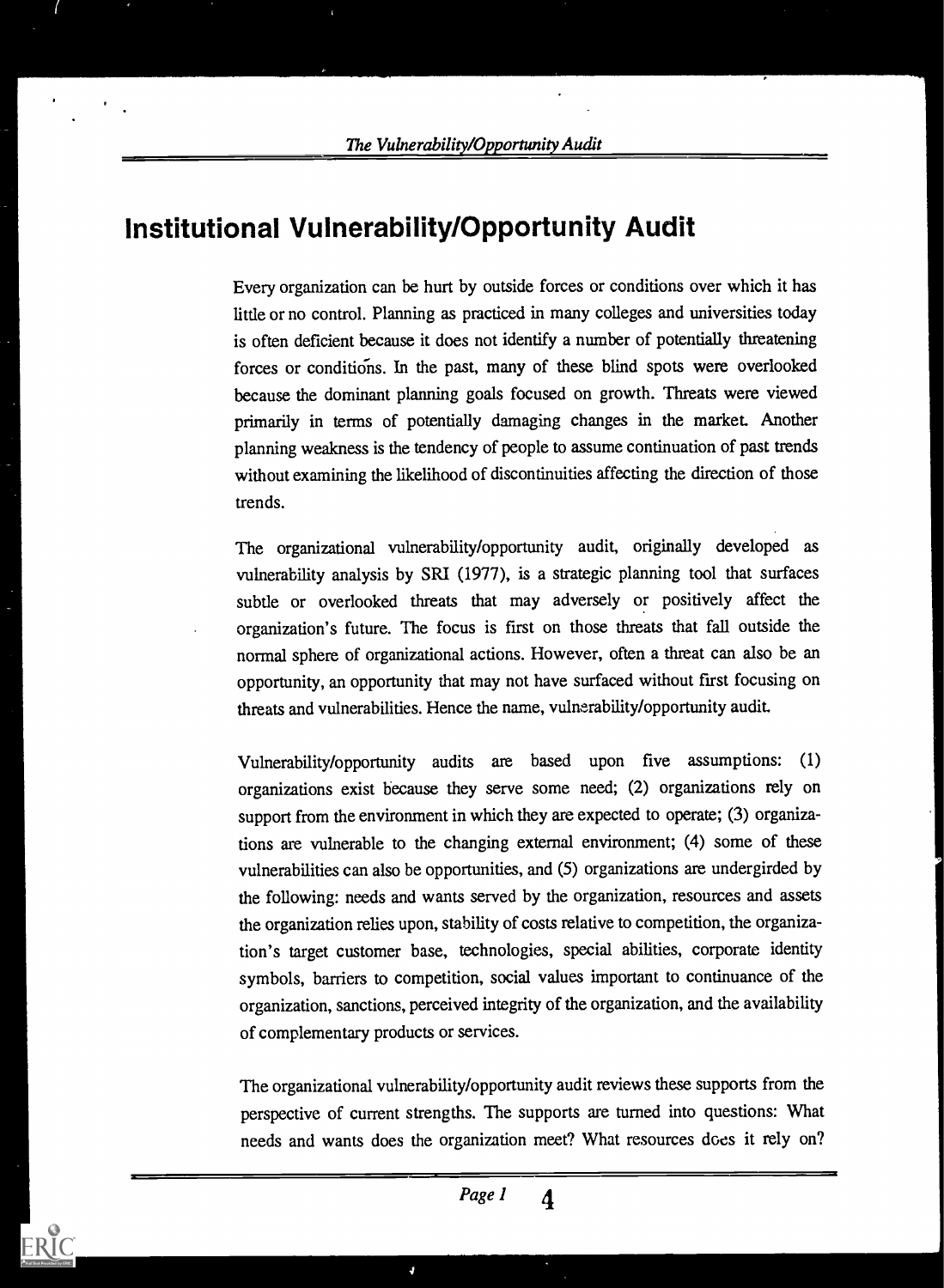#### The Vulnerability/Opportunity Audit

What cost advantages are available? What special abilities does the organization have? What technologies underpin it?

The vulnerability/opportunity audit then examines the supports' vulnerability to removal, alteration, or substantial disruption. The key question embodied in this tool is: "What supportive elements, if suddenly taken away, might seriously impair or even destroy the organization?"

4

### Needs and Wants Served by AIR: Strengths

The initial step in the process is to identify as many supports on which the organization depends as possible and then identify those forces, conditions, trends, and events that could damage these supports. A support can be tangible (e.g., a physical resource) or intangible (e.g., legislation, or social values that make a service/product desirable).

For the seminar, we focused only on one of the categories: needs and wants served by the Association for Institutional Research that underpin the demand for AIR's products and services.

We used the nominal group technique (NGT) to identify the needs and wants served by AIR. Participants were given 10 minutes to think how AIR served society and asked to write down their thoughts. We used a round robin approach where each participant in turn was asked to state how AIR served needs and wants in society. Only one nomination was given by each participant. Each statement was typed on a computer and projected via a LCD panel to a screen so that all could see the nominations. The next person was asked to submit their "best" candidate; during this time the only person talking was the person nominating a statement; all others were requested to think about the statement to see if it stimulated an idea that they had not had before.

This process went on until there were no more nominations. We then went back over teach nomination to clarify, discuss, edit, remove redundancies. The value of this process is first to have participants think before talking, and to get the thinking of all people in the groups.

 $5\overline{5}$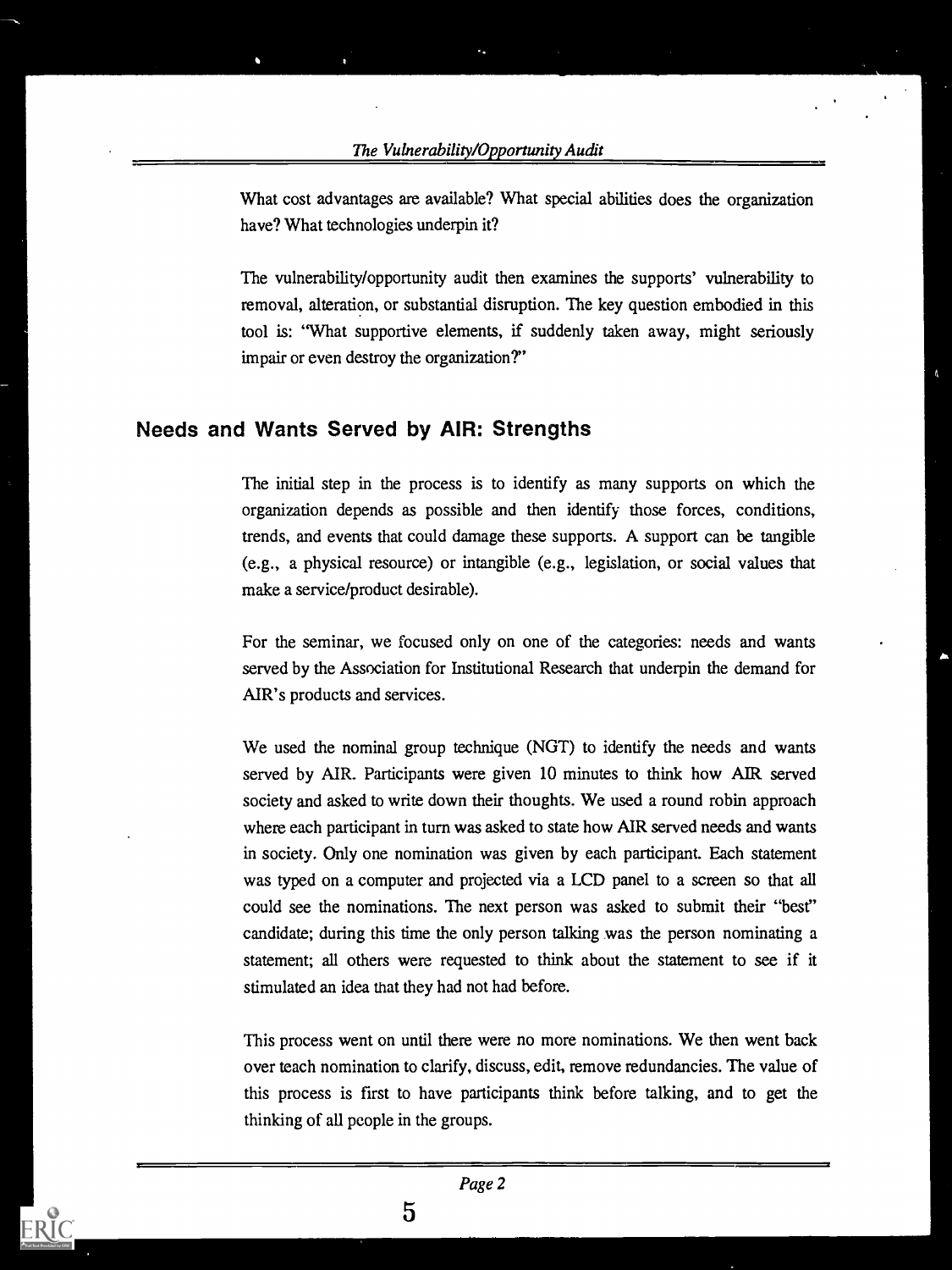The needs and wants that AIR serves as identified by the group were as follows:

#### For IR Professionals

- <sup>1</sup> . Provides opportunities for global networking with fellow professionals and with leaders in intersecting fields
- 2. Provides a forum for testing IR member's ideas
- 3. Provides professional development opportunities for members
- 4. Provides encouragement and opportunity for AIR members to test ideas on informed and sympathetic audience
- 5. Promotes professional satisfaction
- 6. Contributes to wellness (e.g., families accompany members at meetings, provides opportunity for social interaction, rest, relaxation, break in routine, interacting with similarly isolated individuals)
- 7. Initiates new members into the profession
- 8. Offers professional validation for its members
- 9. Promotes awareness of career opportunities in IR

#### For IR as a profession

- 1. Contributes to developing appropriate IR theory, methodologies, standards, procedures, and practices
- 2. Validates IR as a profession
- 3. Recognizes and promotes important work in the field
- 4. Invigorates the profession
- 5. Identifies critical resources (e.g., people, studies, etc.)

#### For higher education

- <sup>1</sup> . Provides information, analysis, and interpretation to external decision-makers (e.g., governmental leaders, accrediting agencies, stakeholders, opinion leaders), thereby improving the quality of their policies/decisions relating to higher education
- 2. Lobbies for the benefit of the membership and for higher education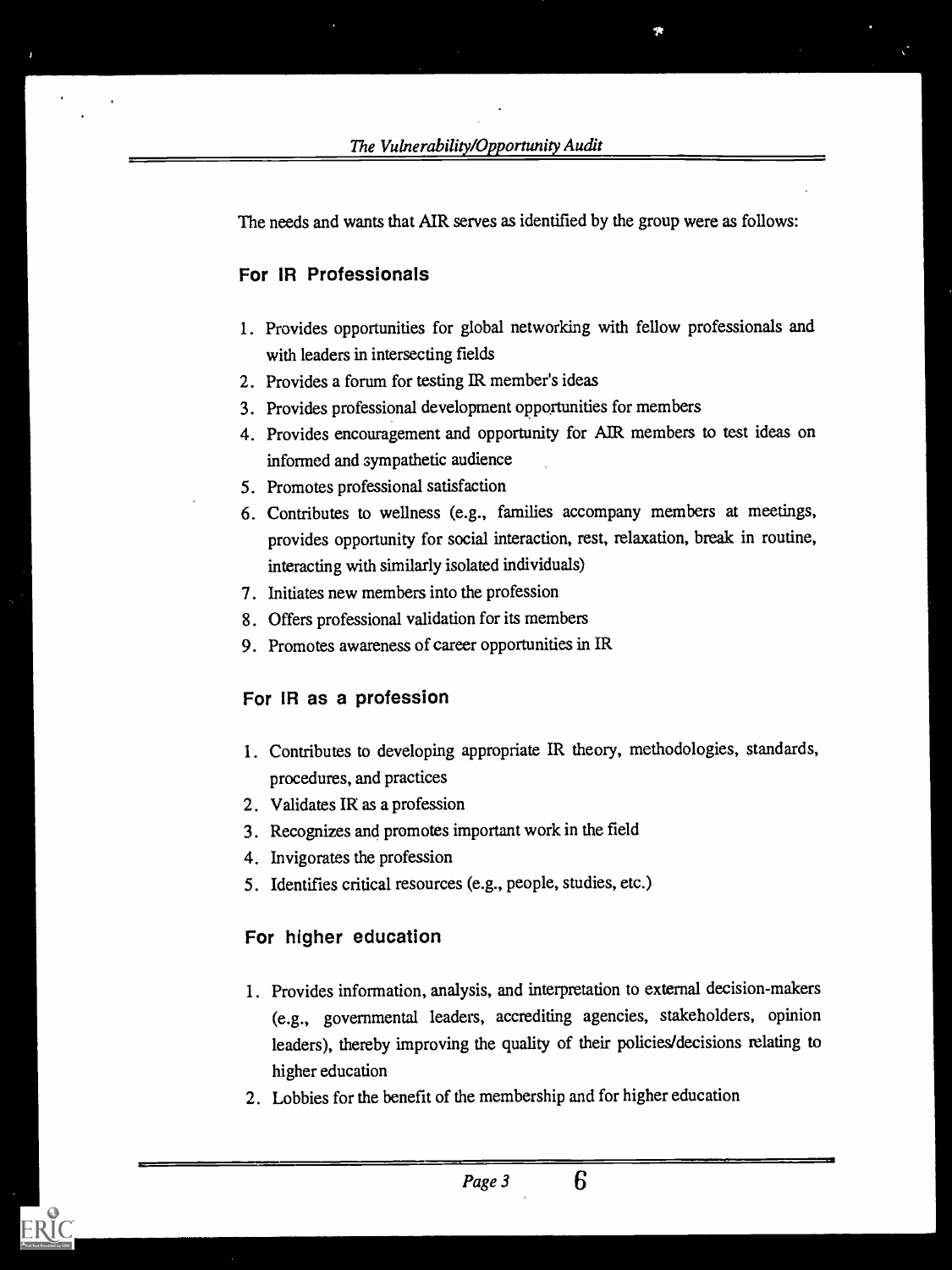The Vulnerability/Opportunity Audit

- 3. Provides a professional counterpoint for policy declarations of political agencies
- 4. Coordinates efforts to address common threats
- 5 . Promotes efficient and effective delivery of education
- 6. Catalyst for causing shifts in higher education paradigms by communicating new models of thought and patterns of behavior
- 7 . Activities (e.g., publications, listserv, electronic AIR, conferences, seminars) inform educational leaders about the educational environment in which they exist and may exist in the future
- 8. Promotes cooperation/competition with such organizations as CAUSE, EDUCOM, and SCUP
- 9. Provides a channel for external organizations (e.g., NCES) to communicate matters affecting the profession or higher education
- 1 G. Provides network for development of studies and interinstitutional collaboration
- 11. Provides for peer interinstitutional collaboration and benchmarking

## Needs and Wants Served by AIR: Vulnerabilities

The next exercise was to identify the vulnerabilities that AIR may have in serving the needs and wants of IR members, the profession, higher education, and the larger society. Relevant vulnerability questions asked were:

- a. Could a need or want be served some other way by some other organization?
- b. Could the need for a product or service disappear? If so, under what circumstances?

We again used the nominal group technique to identify the following vulnerabilities that AIR may have in this area. In order to prepare these vulnerabilities for further analysis, we edited the vulnerability statements into event statements and categorized them into vulnerabilities that would affect AIR directly as an organization and potential events in the social, technological, economic, and political macroenvironment that would have an effect on AIR *if* they should occur. These event statements are as follows:

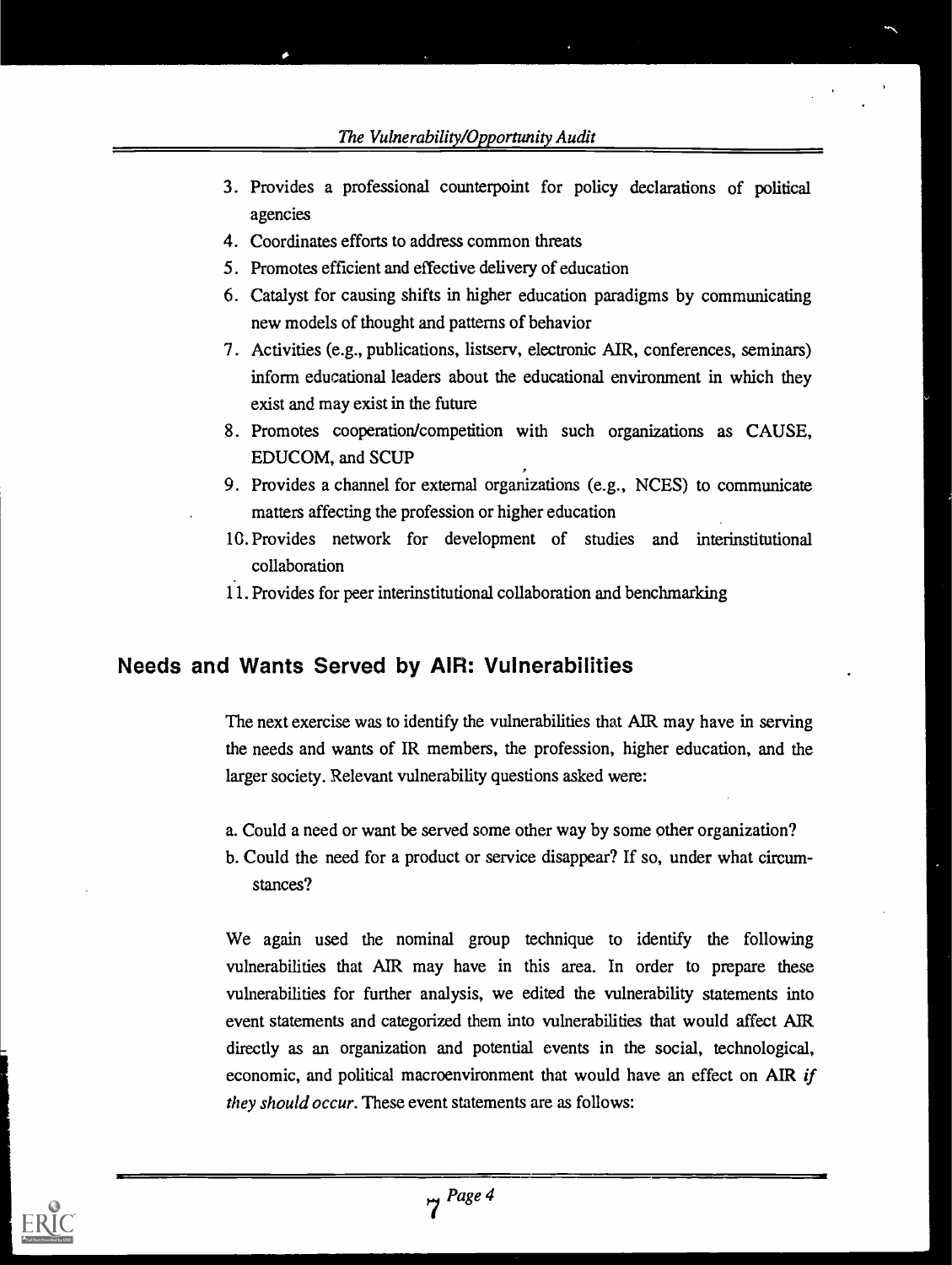#### AIR as an organization

 $\mathbf{r}$ 

- 1. Other national organizations (e.g., SCUP, CAUSE, EDUCOM, AACRAO, AAHE, and other organizations at One DuPont Circle) subsume functions of **AIR**
- 2. Regional or state IR organizations subsume functions of MR
- 3. Other regional or state organizations subsume functions of MR
- 4. AER survey reveals that IR functions diffused throughout 50% of all colleges and universities
- 5 30% membership decline in AIR
- 6. Graduate programs in higher education train 80% of new ER professionals
- 7. 50% of AIR Forum evaluation indicates dissatisfaction with quality of presentations
- 8. 50% of JR offices required to do policy analysis
- 9. AIR leadership group becomes ossified in its thinking

#### Social

1. 25% of high school graduates with SATs over 1200 enters labor market via corporate training

1

- 2. 50% of FrE based on Internet, distance education sources
- 3. Development of international education standards

#### **Technological**

- 1. 80% of IR professionals use the Internet as their primary means of networking, virtual conferences, information exchange, etc.
- 2. Artificial intelligence replaces basic lR function
- 3. Vertical market software for basic lR functions developed
- 4. Software program developed that combines current data requirements by SPRE, IPEDS, Student Right to Know, NCES, Title Four Recertification Data, and accreditation coordinated by Federal government

#### Economic

1. 80% of IR offices have travel budgets eliminated for national conferences

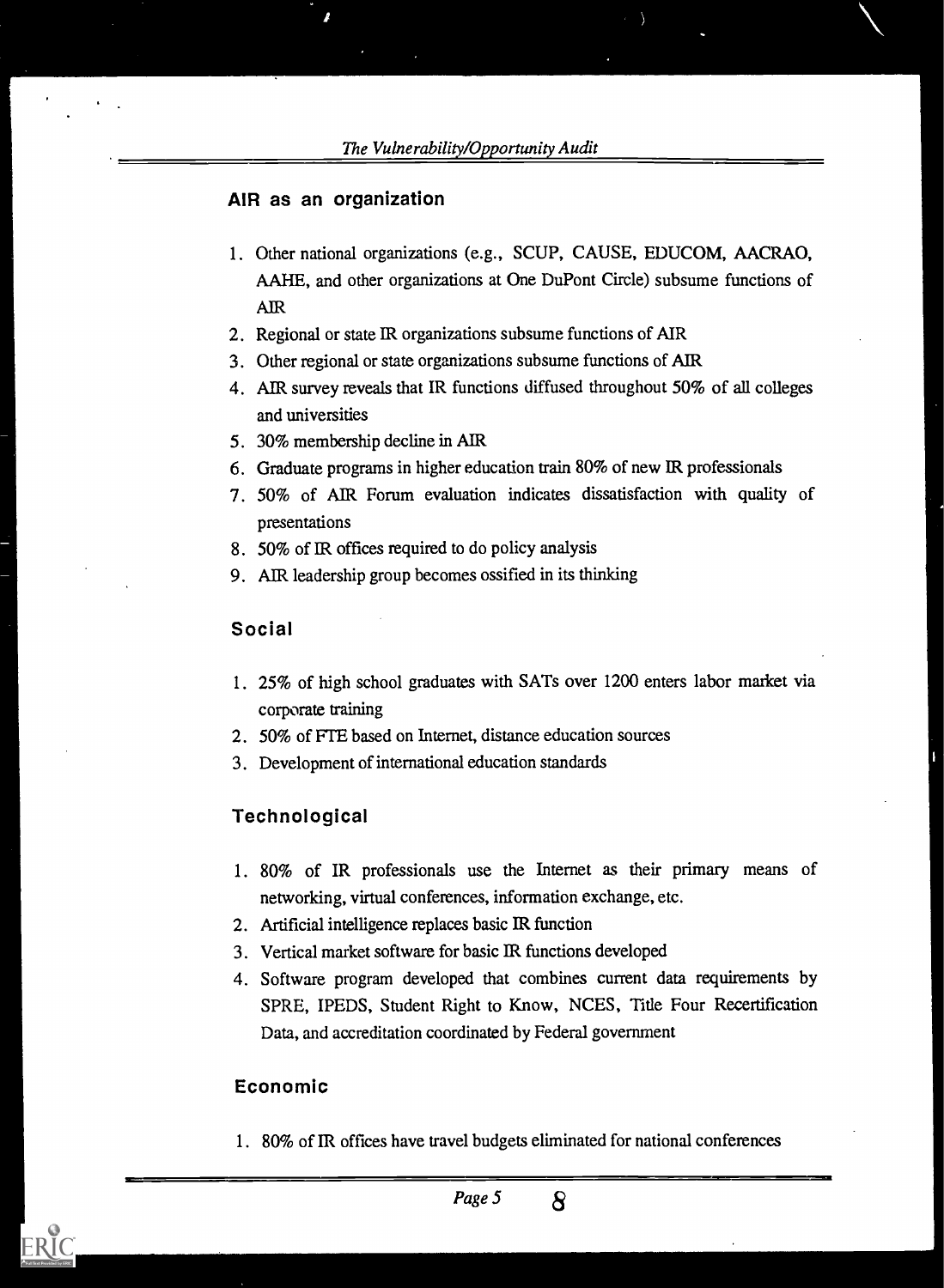- 2. Federal funding for education reduced by 20%
- 3. 60% of states reduce funding for education by 20% or more
- 4. Major recession
- 5. 70% of 1R functions outsourced
- 6. 65% of colleges and universities take a 5% or more buidget cut
- 7. US and Japan have trade war
- 8. World Trade Organization stops US and Japan trade war

#### Political

- 1. "Contract with America" is operationalize
- 2. Recission bill enacted
- 3. Federal government eliminates WEDS
- 4. US Department of Education eliminated
- 5. SPRE is eliminated
- 5. Federal fmancial aid replaced by voucher system
- 7. 50% of public institutions derive 50% of income from non-government sources
- 8. SPRE, IPEDS, Student Right to Know, NCES, Title Four Recertification Data, and accreditation coordinated by Federal government
- 9. Mexican revolution
- 10. Anglophon Canadian providences join USA

### Probability/Impact Analysis of Two Events on AIR

The third exercise was to prioritize the vulnerability event statements. The five most potentially critical events should they occur were:

- 1. 80% of IR offices have travel budgets eliminated for national conferences
- 2. Vertical market software for basic IR functions developed (i.e., software designed for  $\sigma$  specific function or application in higher education)
- 3. Other national organizations (e.g., SCUP, CAUSE, EDUCOM, AACRAO, AAHE, and other organizations at One DuPont Circle) subsume functions of AIR
- 4. 30% membership decline in AIR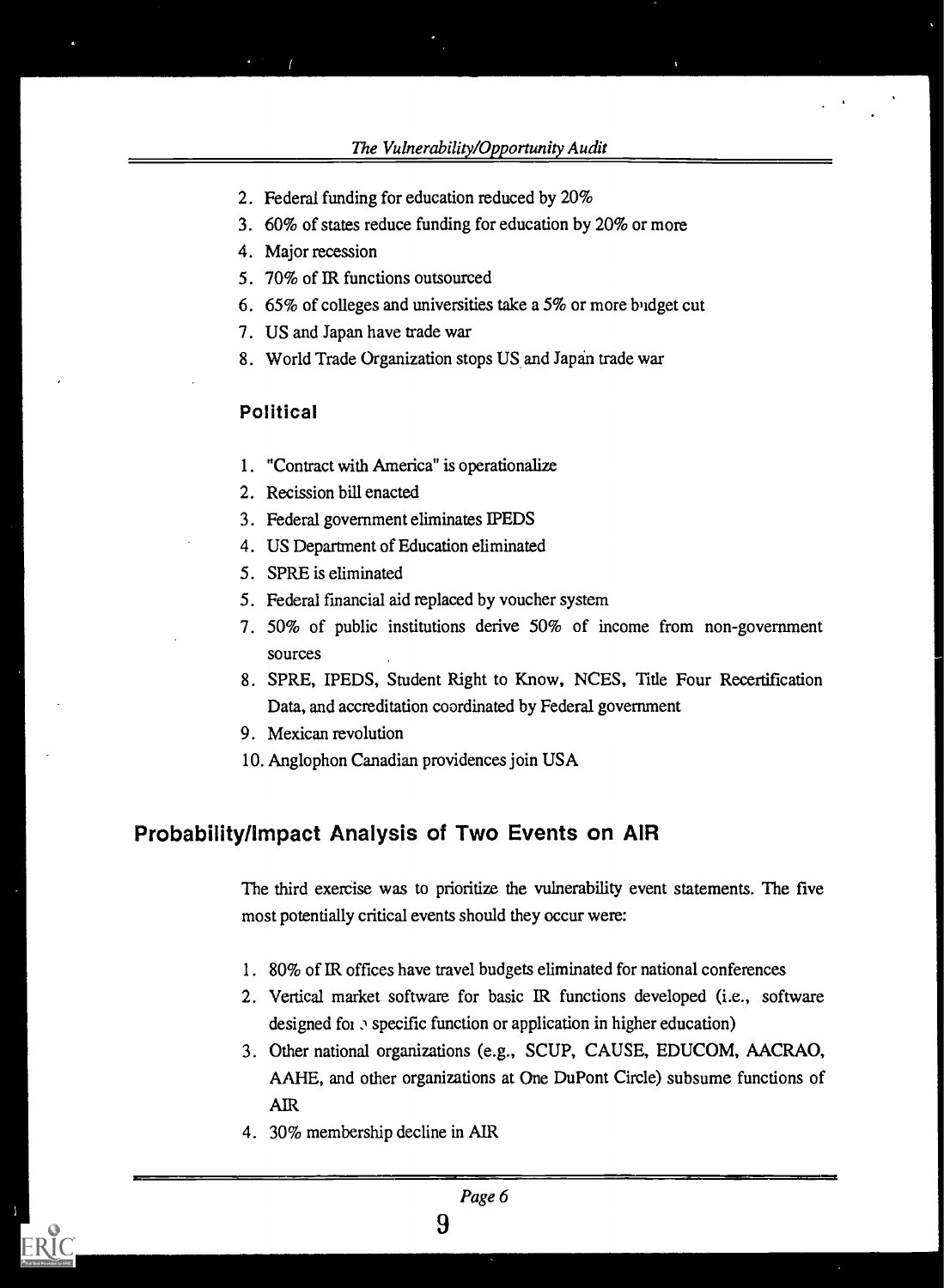5. SPRE, IPEDS, Student Right to Know, NCES, Title Four Recertification Data, and accreditation coordinated by Federal government

At this point we divided into two groups, each group charged with conducting a probability impact analysis of a critical vulnerability event. We chose the top two events and conducted a Delphi. Each member of the group independently estimated the probability that the event would occur within five years and the degree of negative and the degree of positive impact that the event would have on AIR. The group then discussed the reasoning behind the disparity in estimates. A recorder made notes as to the factors affecting probability of occurrence, degree of positive impact and degree of negative impact. Group discussion then focused on the implications of negative and positive impact, concluding with a series of recommendations for the MR Board of Directors to consider when planning for the future. The analyses of the top two events follow.

## Event: 80% of IR professionals use the Internet as their primary means of networking, virtual conferences, information exchange, etc.

Median probability event will occur within five years: 60%

Forces affecting probability:

- 1. Availability of networking at individual institutions increasing
- 2. Internet training increasingly available
- 3. Increasing willingness of IR professionals to use Internet
- 4. Motivation and reinforcers to use Internet come from
	- a. state of the art
	- b. speed of information
	- c user friendly interface

Degree of negative impact: very light

Implications of negative impact

- 1. Forum attendance may decrease
- 2. Interest in reading paper versions of manuscripts may decrease
- 3. Ownership of ideas becomes more vulnerable

 $\bf{10}$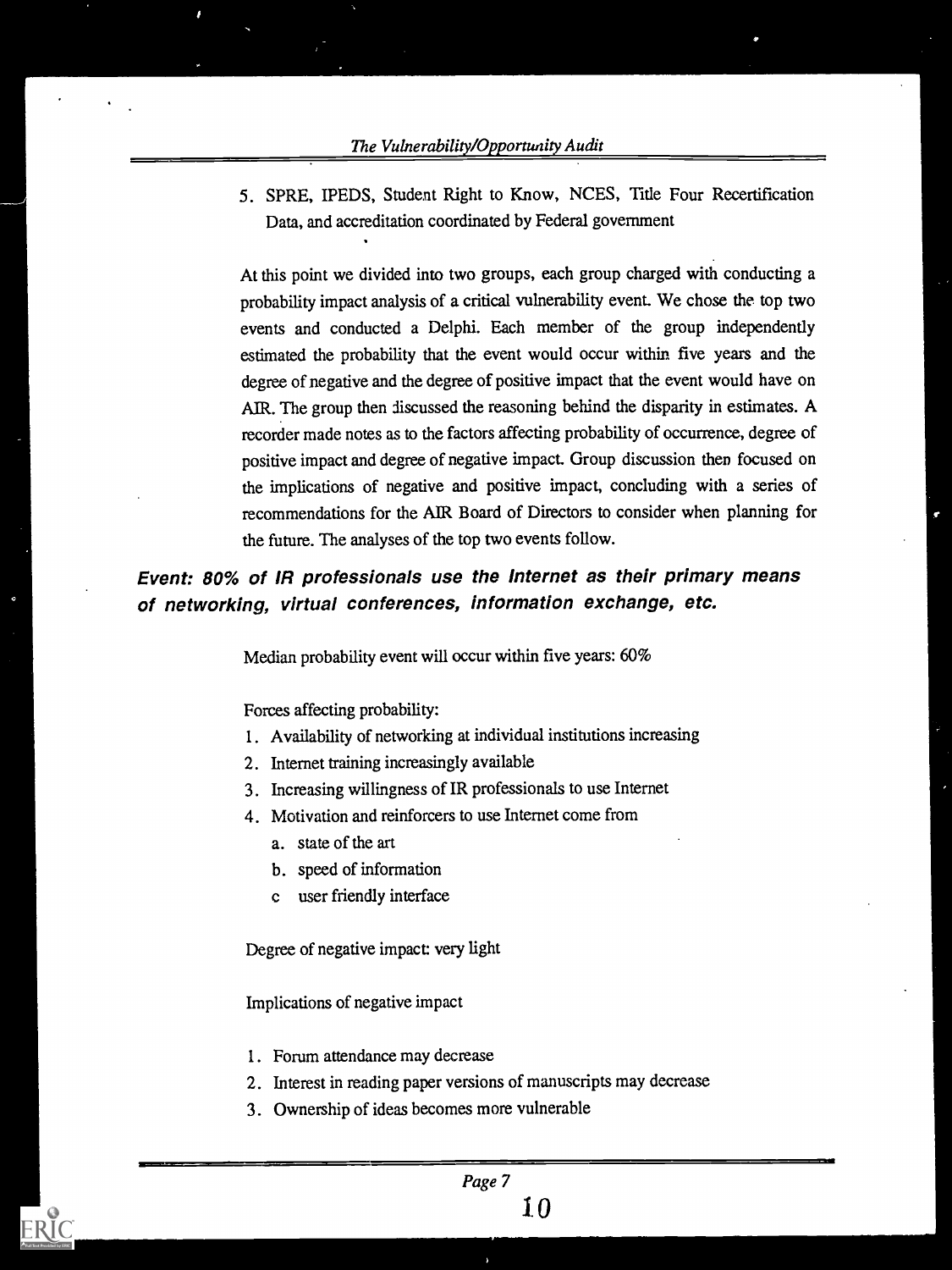- 4. Fragmentation of ideas over Internet (as opposed to complete speeches at the Forum)
- 5. People respond immediately; less thoughtful exchanges

Degree of positive impact: very high

Implications of positive impact:

- 1. Timely sharing of information
- 2. Increased productivity
- 3. Increased possibilities for institutional collaboration
- 4. Opportunity for AIR to sponsor Internet training
- 5. Pre-forum information/papers can be posted electronically; saves paper, and changes Forum sessions from passive, listening to presentations, to active discussions led by presenter.
- 6. Increase Forum attendance (People who interact electronically will seek opportunities for face-to-face meetings)

What should AIR do?

- 1. Maximize use of Internet in conducing AlR business, initiating professional development opportunities, and fulfilling AIR mission.
- 2. Create a WEB site; put AIR publications, including Forum papers, on Web site
- 3. Explore how other professional associations are meeting the challenge/opportunities of the Internet
- 4. Survey membership for their Internet capabilities and needs in the areas of technology, institutional and personal
- 5. Monitor policies affecting Internet access and use

Event: Vertical market software for basic IR functions developed (i.e., software designed for a specific function or application in higher education)

Median probability event will occur within 5 years: 30

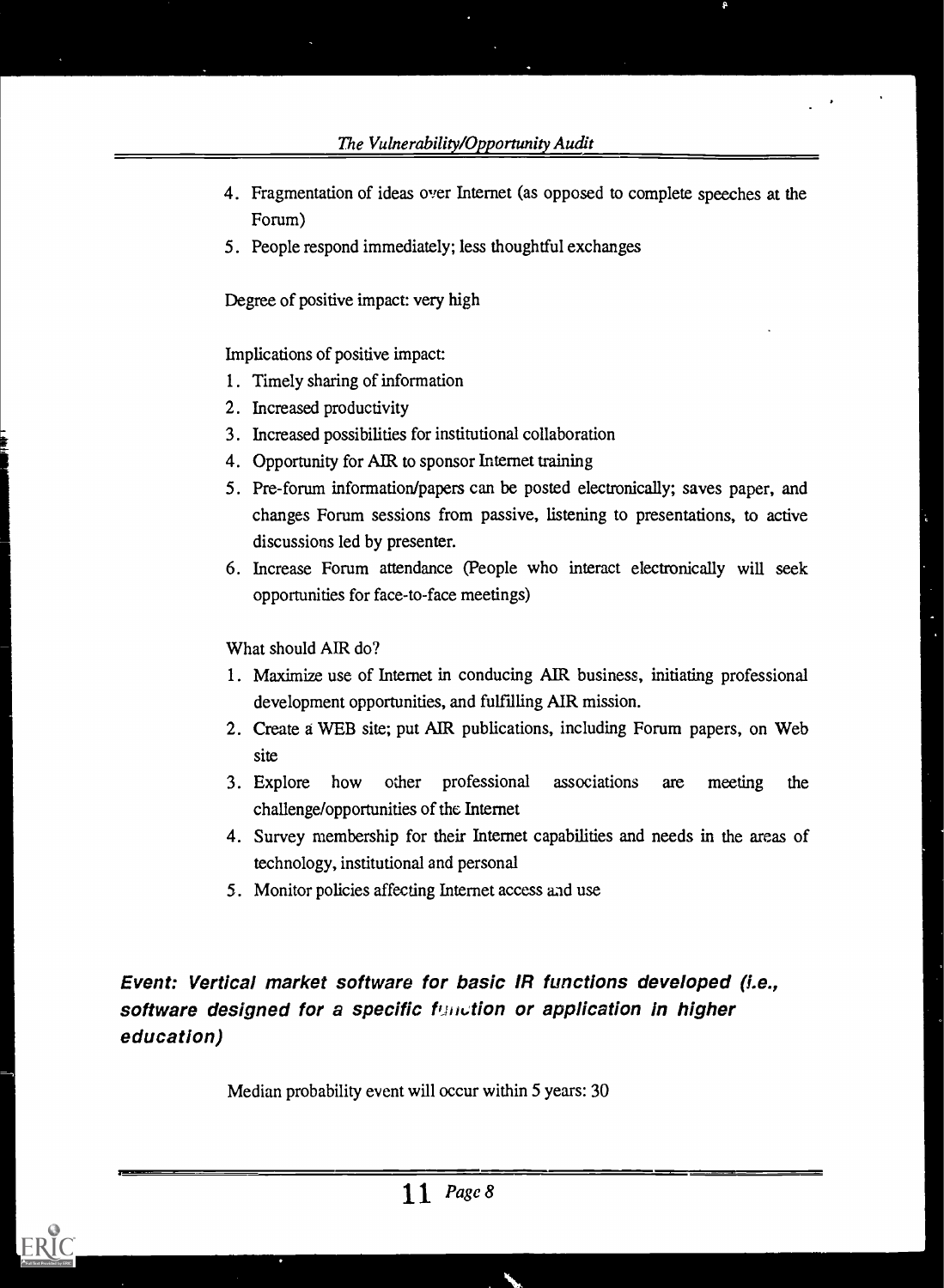Forces affecting probability

- 1. Current changes in information technology (e.g., more powerful software and hardware engines) increase probability
- 2. The more complex it is (i.e., the greater the scope of functions incorporated), the less the probability
- 3. The diversity of types and sizes of colleges and universities increases the scope and decreases the probability
- 4. Possibility that the Federal government will require a standard methodology of reporting required data increases the probability
- 6. The greater the cost of product, the less the probability of broad adaptation
- 7. If decision-makers see a substantial increase of functionality over tools currently in use, the likelihood that the software will be developed is increased

Degree of negative impact: Slightly above light impact

Implications of negative impact

- 1. Perception that with this supertool, colleges will need fewer IR personnel
- 2. Potential conflict with other professional groups within institutions over control and implementation of the software (e.g., ?)

Degree of positive impact: Light to moderate

Implications of positive impact

- 1. Need to train IR professionals how to use the new software
- 2. Need to coordinate use and output between institutions and the agencies to whom they report
- 3. New opportunities for doing higher level work (can do truly comparable surveys presently limited by the lack of common methodologies)
- 4. New opportunities for cooperation with other institutions to conduct benchmarking
- 6. IR Offices can standardize reporting to stakeholders and the media by reporting criteria and methodology of report (thereby enabling, for example, IR offices across the country to provide comparable data to organizations such as US News and World Report).

What should AIR do?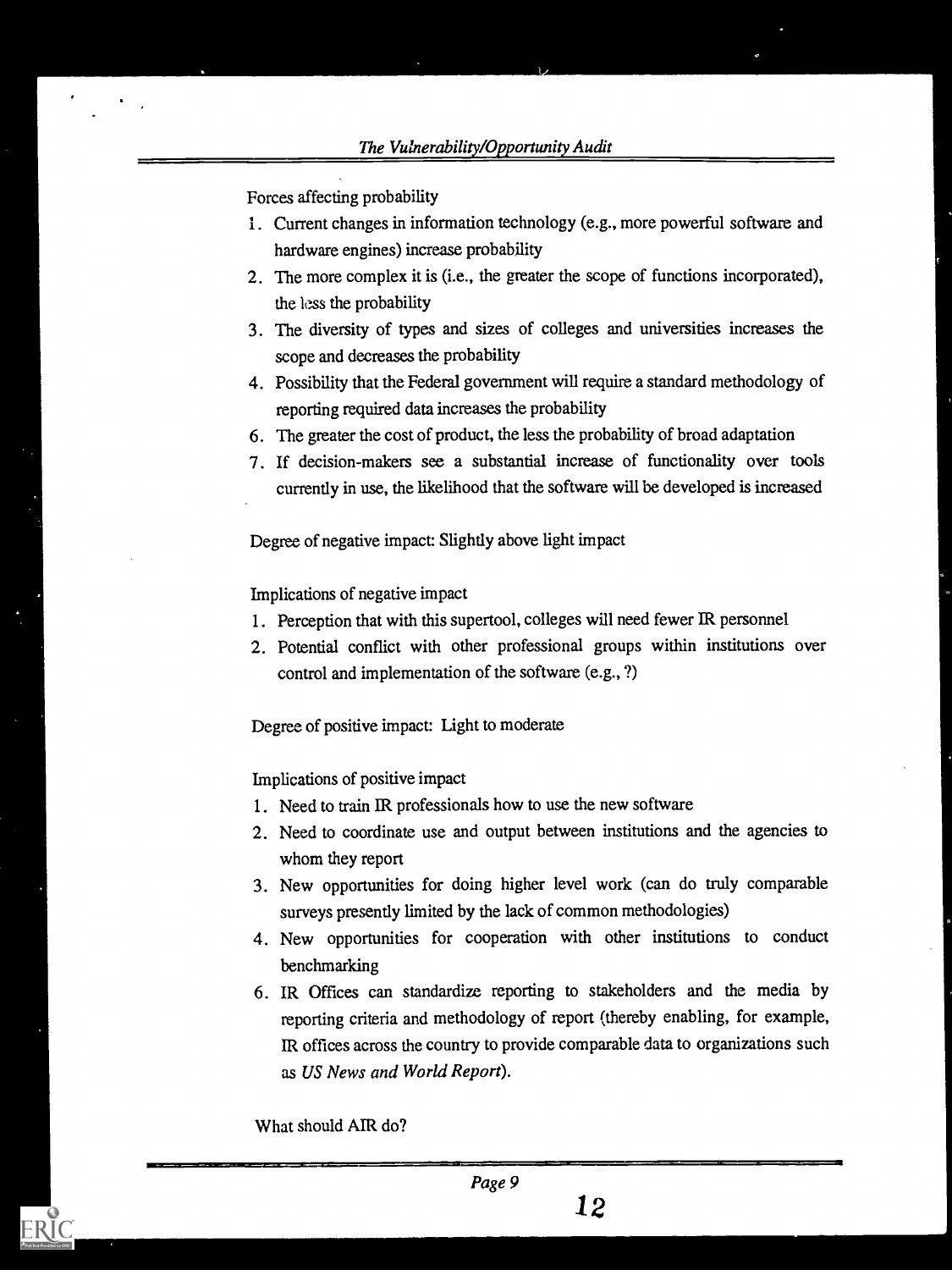- 1. Facilitate, promote, encourage more sophisticated software for IR reporting
- 2 . Test and validate such software (i.e., AIR should influence the practicality, accuracy, validity and appropriateness), and assure that the software should not be driven by political forces.
- 3. Provide training and the use of the software
- 4. Develop information-brokering as a spin-off profession within IR
- 5. Identify new IR opportunities for this new tool.
- 6. AIR should hold
	- a. a contest for developing the software
	- b. facilitate collaboration of IR professionals to develop the software

## Discussion

We were able to cover only one of the underpinning categories, needs and wants served, and were also limited to an analysis of only two events that sutfaced in this category. Even so, we were able to experience how to conduct the audit and to derive several recommendations that may be useful to the AIR board when planning for the future.

The organizational vulnerability/opportunity audit is not without limitations. For example, the process does not address those problems due to the internal environment or those problems due to competitor's actions. Too, team members may not have sufficient knowledge or vision to evaluate threats.

But there are a number of benefits to applying an organizational vulnerability/opportunity audit. First, the process increases the expertise and judgment of organizational leaders by making them aware of conflicts in planning assumptions-both implicit and explicit. This awareness, in turn, helps organizational leaders anticipate change and surface emerging issues. Moreover, by identifying overlooked threats (environmental, not those posed by competitors), leaders have time to monitor threatening situations, to review options, and to prepare contingency plans, thereby avoiding unpleasant surprises.

The auditing process itself focuses attention on factors and issues most relevant to the institution. Some organizations try to monitor everything in the environment,

Page 10 13